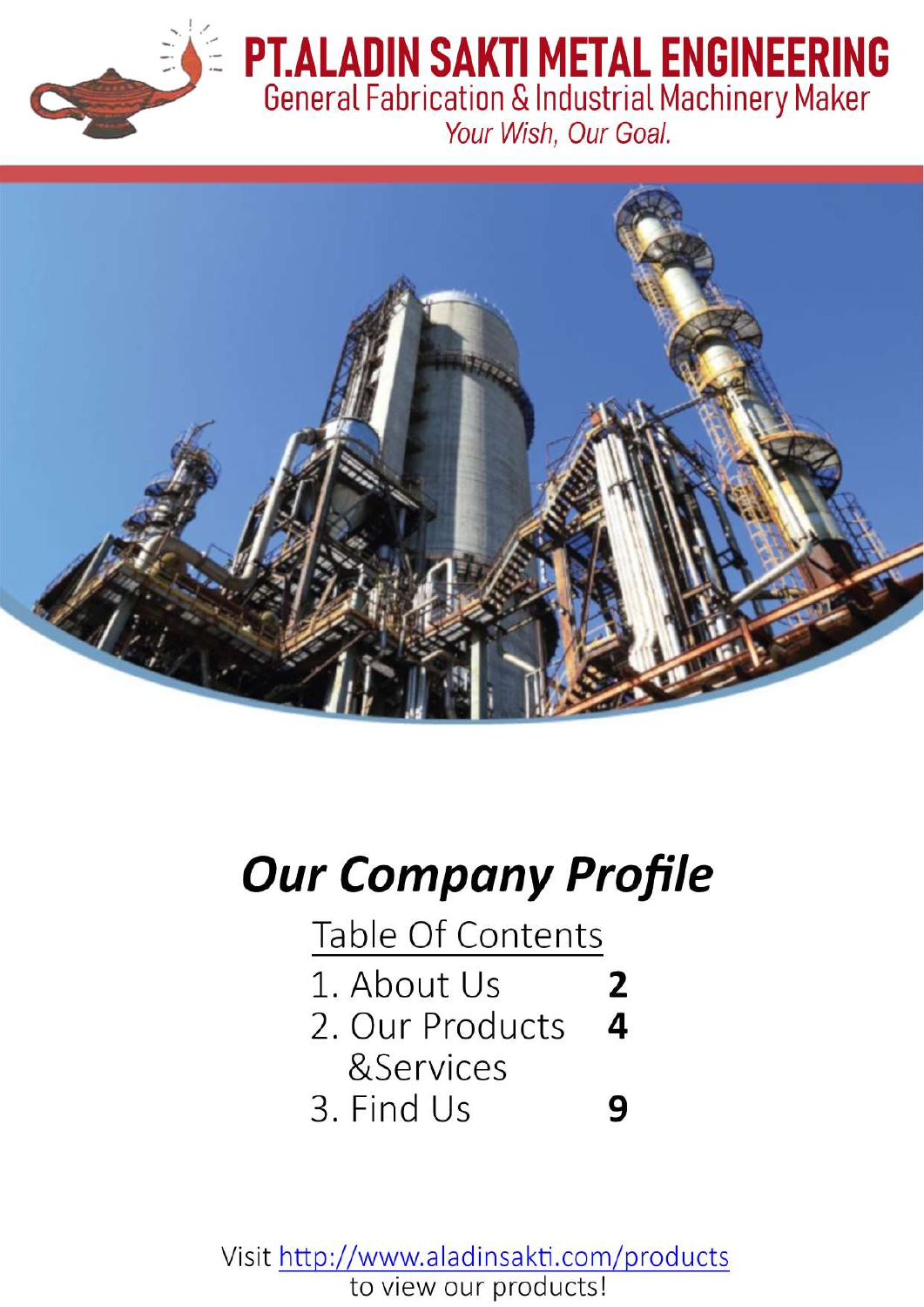

#### About us

#### PT. ALADIN SAKTI METAL ENGINEERING

(Formerly known as PT. ALADIN METAL INDUSTRY)

Dear Customers,

Since the establishment of PT. ASME, I have tried to instill a craftsmanship attitude in the things we make, to take pride in providing solutions to fulfill the customer's demands. This is part of the reason why we have a logo of the genie lamp. We have built our business with the mission to offer quality custom made products with competitive pricing on a timely manner and will do so for as long as the business stands.

We have 20 years of experience in general fabrication (piping, chimneys, storage tanks & pressure tanks) and have catered to clients in sectors such as the paper, food and chemical industry.

Our company has come a long way from our humble beginnings, gaining more experience along the way, and our mission unchanged. With all this, I believe that we can offer competitive advantages that is beneficial to our clients.

Thank you for your consideration and we hope to have you as a client.

Faithfully Yours,

Martin Jawan Managing Director & CEO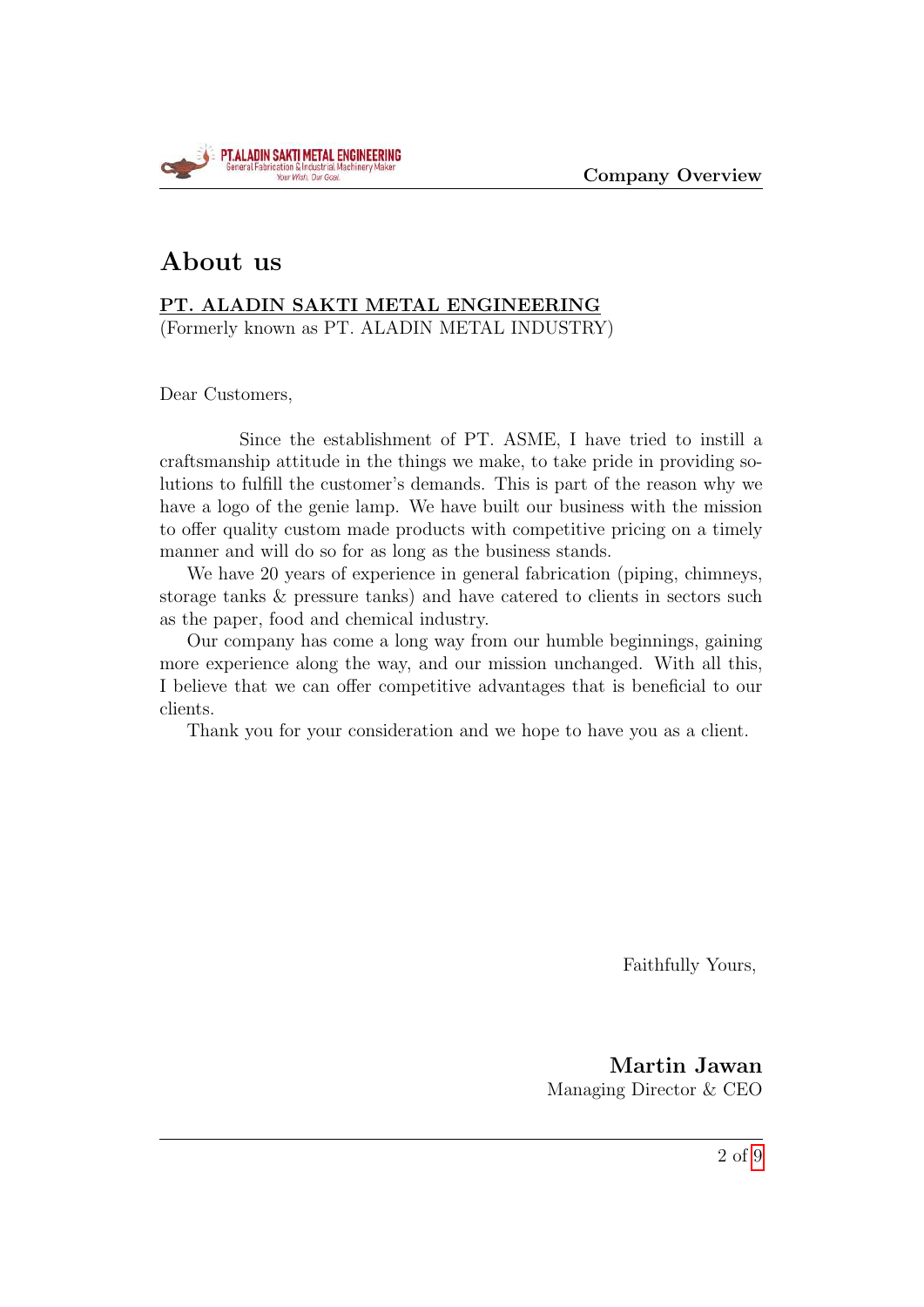





Our Workshop

Our Clients:





PT. Bukit Muria Jaya PT. Petrotec Air Power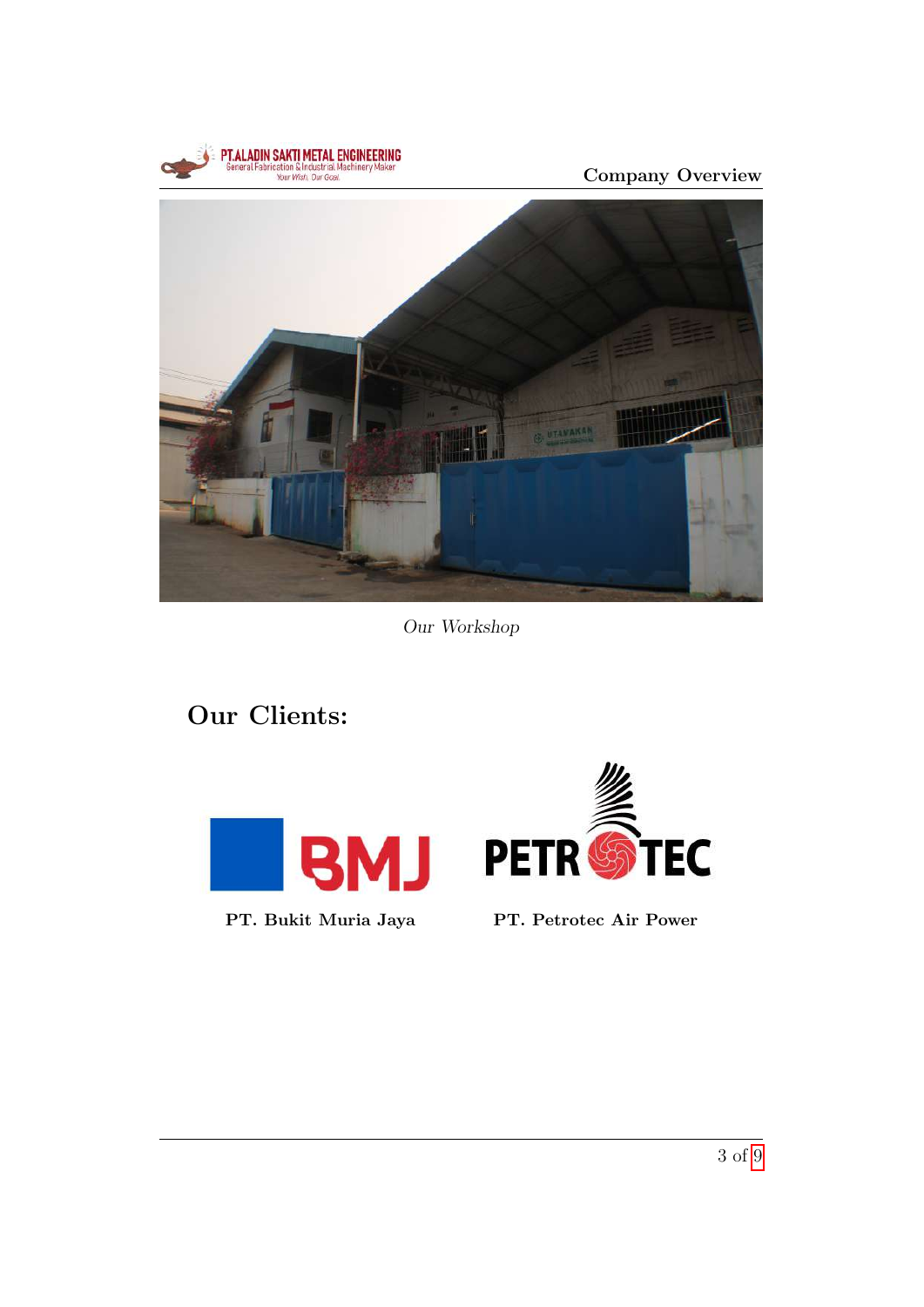

## Our Products & Services

We have a range of diverse products, ranging from storage and pressure tanks, to process machineries, such as heat transfer  $\&$  steam generation equipments, reactor tanks and many more.

We accept general custom fabrication orders, our capabilities are:

- Plate Bending
- Plate Rolling
- Piping Works
- Beams (Splitting, Straightening and Rolling)

We also offer additional auxiliary services (piping, electrical  $\&$  instrumentation) to go with our products. Jobs such as factory wiring, automation, safety, automatic control, electro-mechanical and electro-hydraulic parts and etc. can be well handled and installed by our staff.

All our products and services are subject to any custom specifications, and we aim to fulfill them.

Storage & Pressure Tanks





Pressure Tank

We supply pressure vessels, both air and water receiver tanks. The minimum capacity we can cater starts at 200 Litres. Depending on the specifications, our pressure tanks can withstand up to 40 bar and it includes: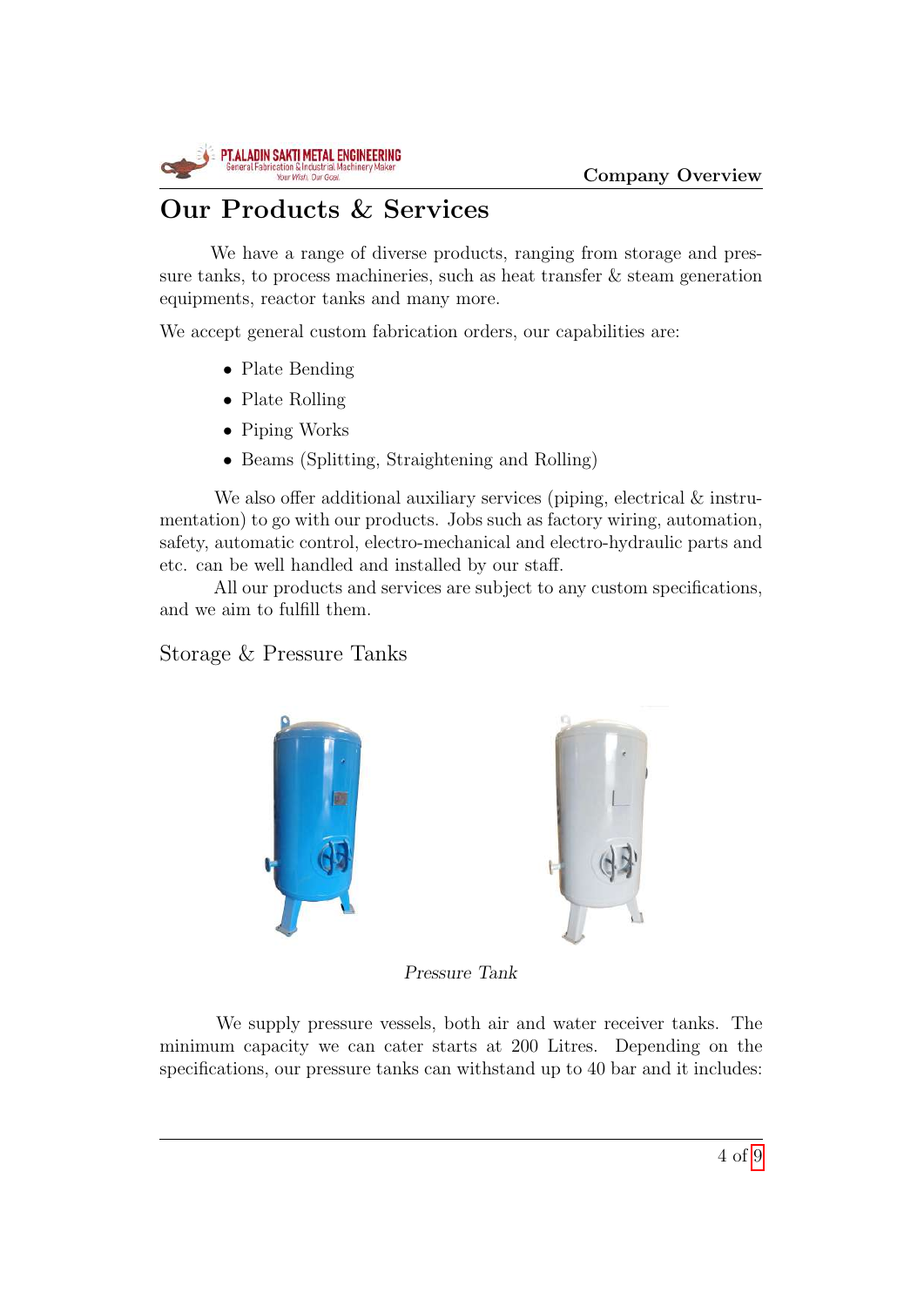

- Safety Valve
- Pressure Gauge
- Nozzles
- Depnaker (Indonesian Department of Manpower and Transmigration) & Disnaker Tangerang Certification

Our pressure vessels adhere to the ASME Boiler and Pressure Vessel Code (BPVC) and are open to customisation.=



Storage Tank (AISI Type 304 SS)

Autoclaves (Retort Tanks)



Autoclave (Retort Tank)

PT. ASME have produced autoclaves for a variety of applications, including food processing and laboratory research. We can cater to both top and side opening doors and can either be made with stainless steel or mild steel.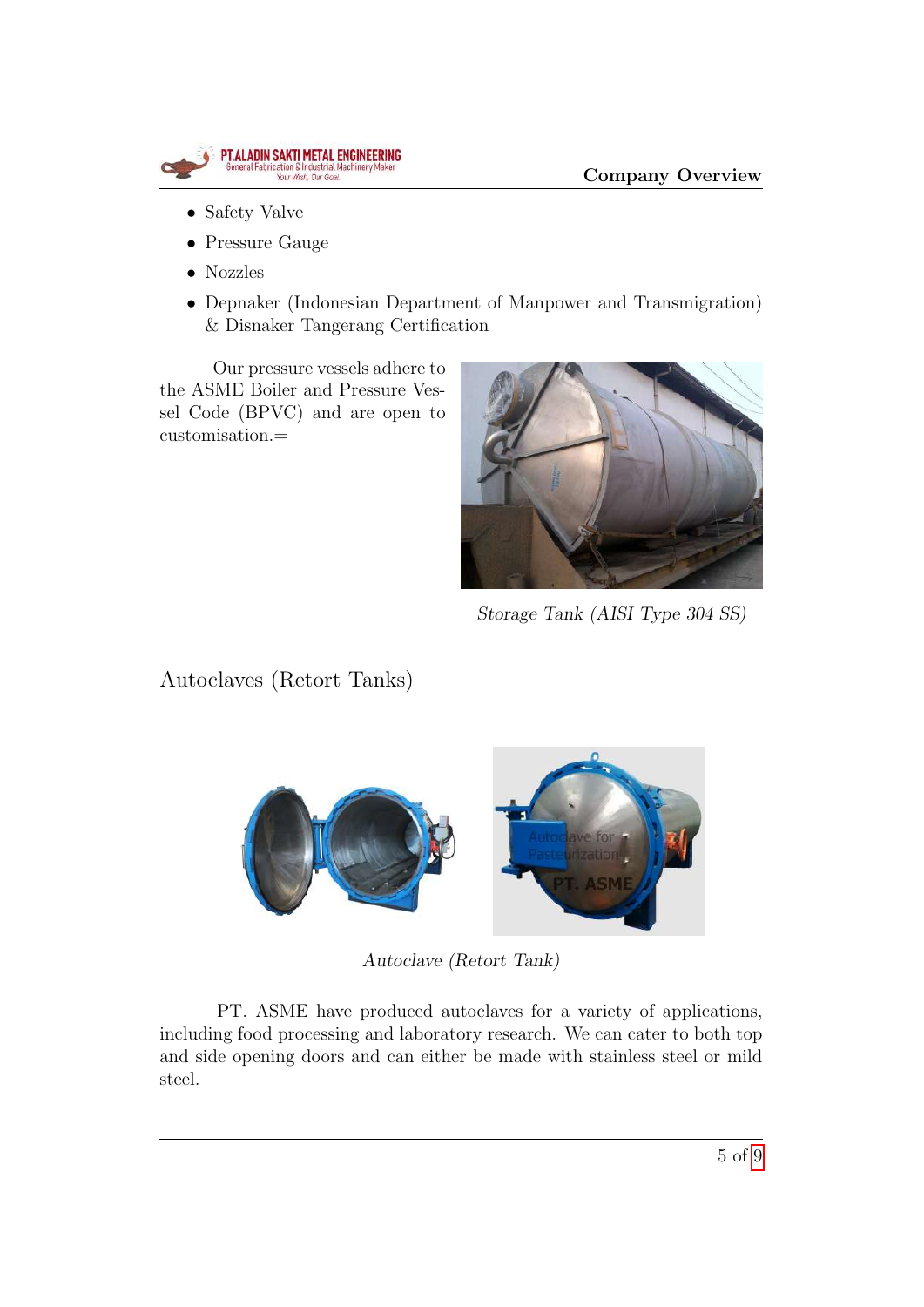

Mixing Tanks (Reactor)



Double Jacketed Mixing Tank (Reactor Tank)

Mixing tanks are used to ensure solution consistency, i.e. to spread solubles evenly with its solution. There are a few types, such as doublejacketed mixing tanks, ribbon mixer tubs and reactor tanks. Depending on its function, we can customize the external of your mixing tank and the blade (Paddle, ribbon, homogenizer & etc.) for your production needs.



#### Ribbon Mixer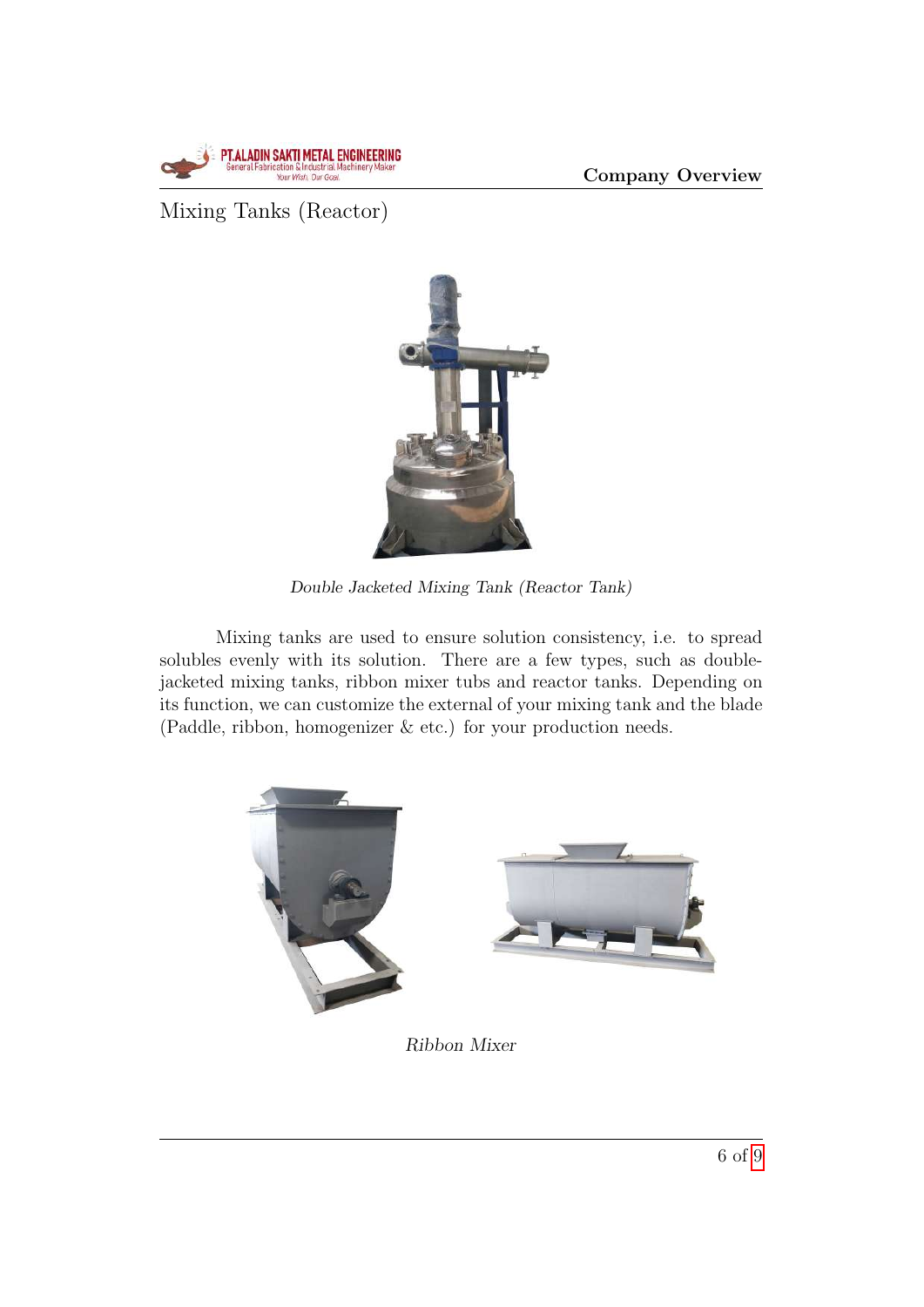

### Heat Transfer & Steam Generation Equipments



Thermal Oil Boiler

We offer all kinds of heat transfer and steam generation equipments, ranging from steam boilers (fire-tube, water-tube & combination), thermal oil heaters, heat exchangers and condensers.



Steam Boiler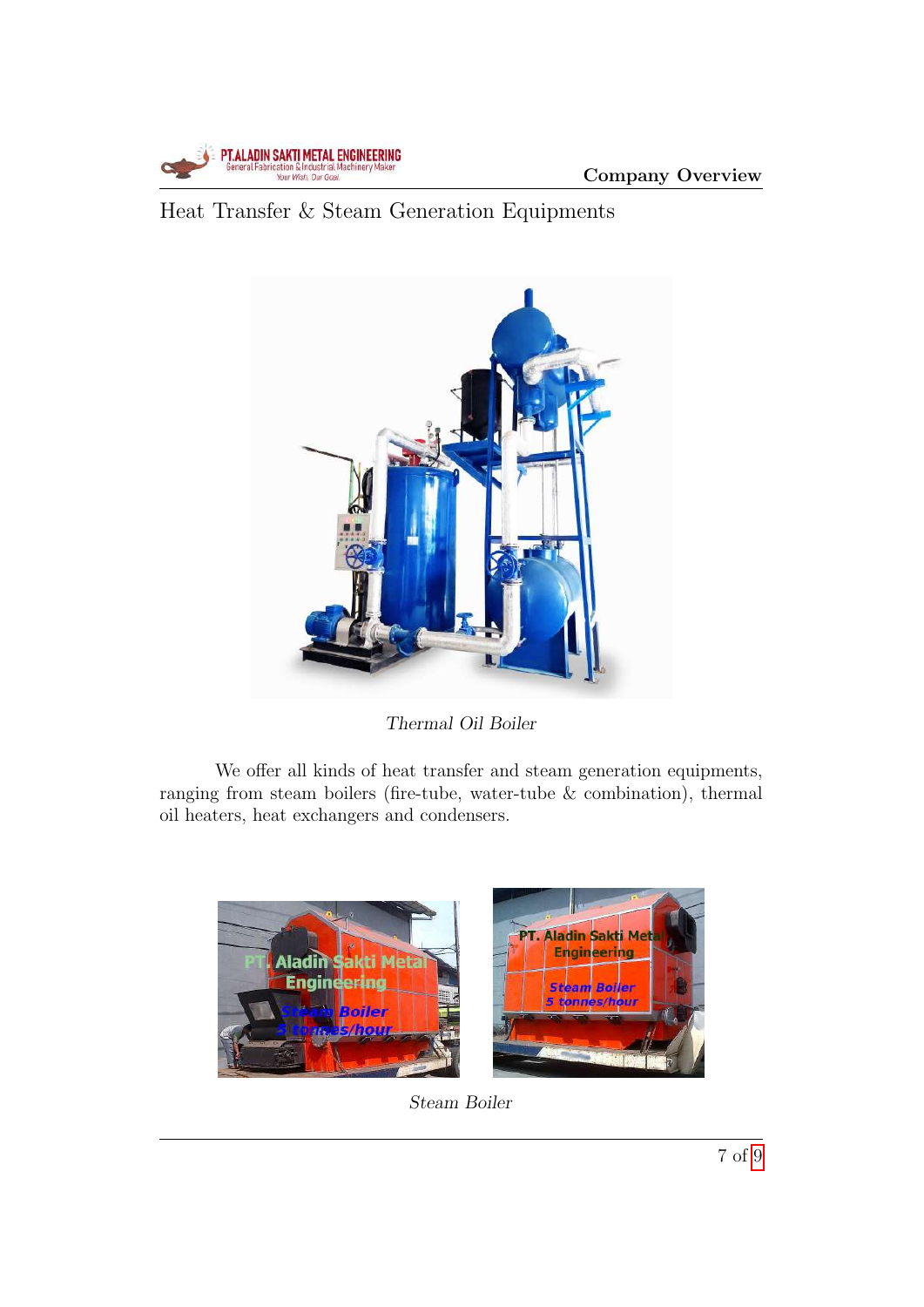

Company Overview

#### Other Products



Induced Draft Fan



Sizing Pit Fiberizer



Paper Industry Process Machinery





Double Roll Crusher (Mining)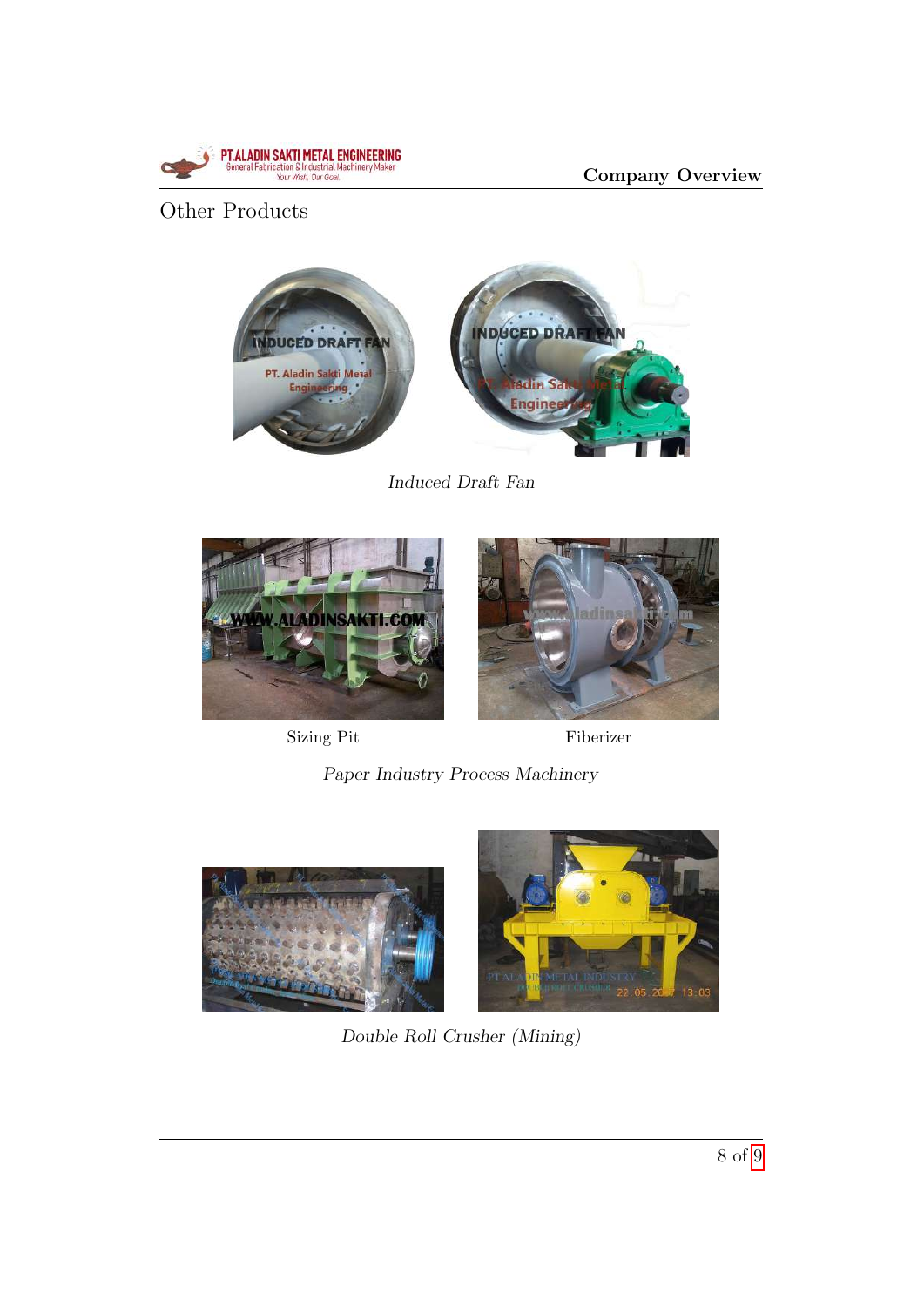

# <span id="page-8-0"></span>Find Us

### Workshop

Address: Jl. Raya Perancis Pergudangan 75 Blok D5A, Dadap, Tangerang 15125, Indonesia. (Google Maps Link: <http://bit.ly/2OTmIY6>) Phone: [+62-21-311-06-989](tel:+62-21-311-06-989)

#### **Office**

Address: Jl. Teluk Gong, No. 93, Jelambar, Jakarta Utara, 14440, Indonesia

To view more of our products, visit: <www.aladinsakti.com>

If you have any enquiries, please send it to our representative, Iie Kurniawan at: [iiekurniawan@aladinsakti.com](mailto:iiekurniawan@aladinsakti.com?subject=Enquiry%20for:)